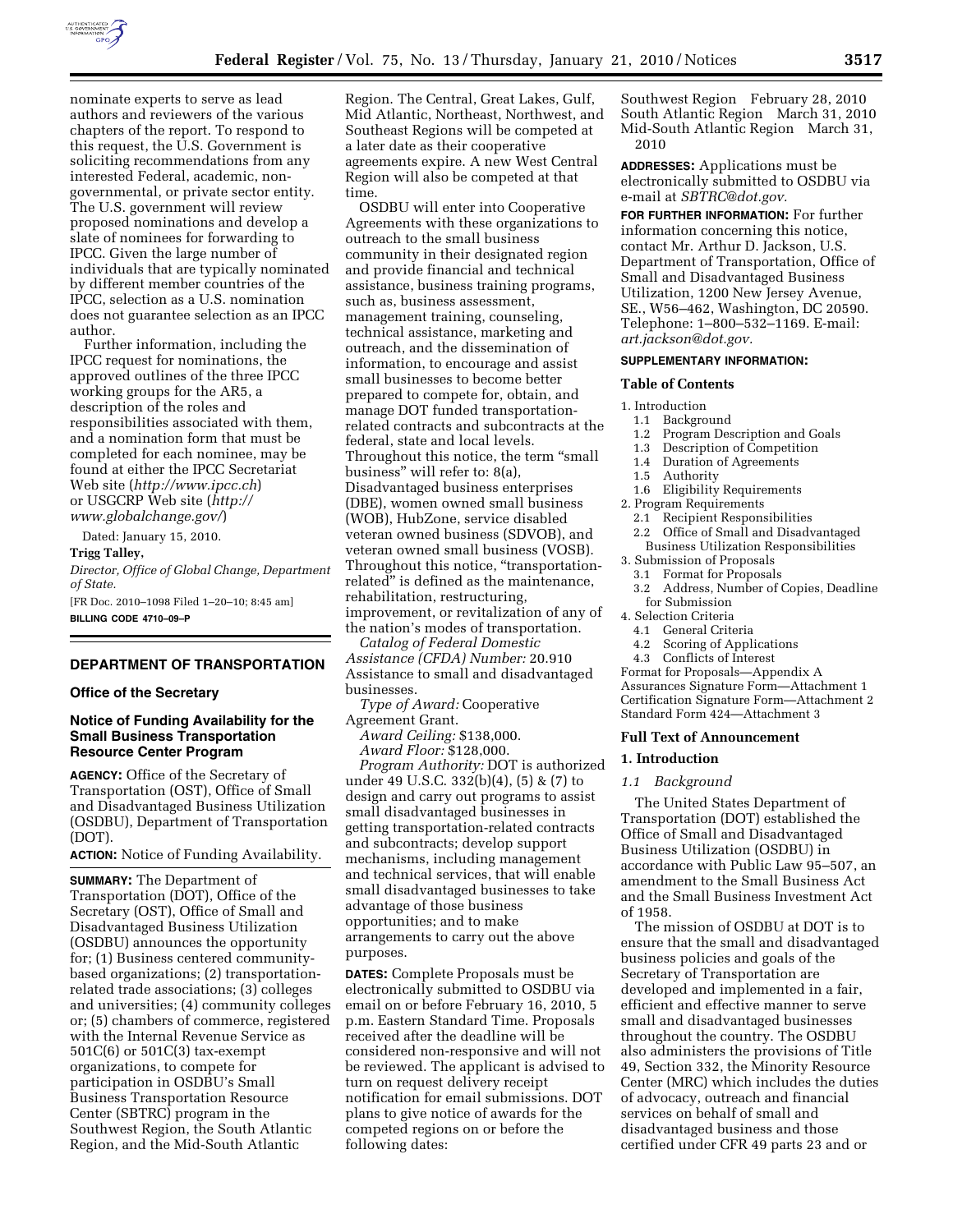26 as Disadvantaged Business Enterprises (DBE) and the development of programs to encourage, stimulate, promote and assist small businesses to become better prepared to compete for, obtain and manage transportationrelated contracts, and subcontracts.

The Regional Partnerships Division of OSDBU, through the SBTRC program allows OSDBU to partner with local organizations to offer a comprehensive delivery system of business training, technical assistance and dissemination of information, targeted towards small business transportation enterprises in their regions.

### *1.2 Program Description and Goals*

The national SBTRC program utilizes Cooperative Agreements with chambers of commerce, trade associations, educational institutions and businesscentered community based organizations to establish SBTRCs to provide business training, technical assistance and information to DOT grantees and recipients, prime contractors and subcontractors. In order to be effective and serve their target audience, the SBTRCs must be active in the local transportation community in order to identify and communicate opportunities and provide the required technical assistance. SBTRCs must already have, or demonstrate the ability to establish working relationships with the state and local transportation agencies and technical assistance agencies (i.e., The U.S. Department of Commerce's Minority Business Development Centers (MBDCs), Small Business Development Centers (SBDCs), Procurement Technical Assistance Centers (PTACs), SCORE and State DOT highway supportive services contractors in their region. Utilizing these relationships and their own expertise, the SBTRCs are involved in activities such as information dissemination, small business counseling, and technical assistance with small businesses currently doing business with public and private entities in the transportation industry.

Effective outreach is critical to the success of the SBTRC program. In order for their outreach efforts to be effective, SBTRCs must be familiar with DOT's Operating Administrations, its funding sources, and how funding is awarded to DOT grantees, recipients, contractors, subcontractors, and its financial assistance programs. SBTRCs must outreach to the regional small business transportation community to disseminate information and distribute DOT-published marketing materials, such as STLP Program Information, Bonding Assistance information, SBTRC

brochures and literature, Procurement Forecasts; Contracting with DOT booklets, and any other materials or resources that DOT or OSDBU may develop for this purpose. To maximize outreach, the SBTRC may be called upon to participate in regional and national conferences and seminars. Quantities of DOT publications for onhand inventory and dissemination at conferences and seminars will be available upon request from the OSDBU office.

# *1.3 Description of Competition*

The purpose of this RFP is to solicit proposals from transportation-related trade associations, chambers of commerce, community based entities, colleges and universities, community colleges, and any other qualifying transportation-related non-profit organizations with the desire and ability to partner with OSDBU to establish and maintain an SBTRC.

It is OSDBU's intent to award Cooperative Agreement to one organization in each of the designated geographical area(s), from herein referred to as "region(s)", competed in this solicitation. However, if warranted, OSDBU reserves the option to make multiple awards to selected partners. Proposals submitted for a region must contain a plan to service the entire region, not just the SBTRC state or local geographical area. The region's SBTRC headquarters must be established in the designated state set forth below. Submitted proposals must also contain justification for the establishment of the SBTRC headquarters in a particular city within the designated state.

SBTRC Region(s) Competed in This Solicitation

*South Atlantic Region:*  North Carolina, Headquarters Virginia Kentucky West Virginia *Southwest Region:*  California, Headquarters Arizona Nevada Hawaii *Mid-South Atlantic Region:*  Georgia, Headquarters Tennessee

South Carolina

Program requirements and selection criteria, set forth in Sections 2 and 4 respectively, indicate, the OSDBU intends for the SBTRC to be multidimensional; that is, the selected organizations must have the capacity to effectively access and provide supportive services to the broad range of small businesses within the respective

geographical region. To this end, the SBTRC must be able to demonstrate that they currently have established relationships within the geographic region with whom they may coordinate and establish effective networks with DOT grant recipients and local/regional technical assistance agencies to maximize resources.

Cooperative agreement awards will be distributed to the region(s) as follows: *South Atlantic Region:* Up to \$138,000 per year

*Southwest Region:* Up to \$136,000 per year

*Mid-South Atlantic Region:* Up to \$128,000 per year

Cooperative agreement awards by region are based upon an analysis of DBEs, Certified Small Businesses, and US DOT transportation dollars in each region.

It is OSDBU's intent to maximize the benefits received by the small business transportation community through the SBTRC. Funding may be utilized to reimburse an on-site Project Director up to 100% of salary plus fringe benefits, an on-site Executive Director up to 50% of salary plus fringe benefits, the cost of designated SBTRC space, other direct costs, and all other general and administrative expenses. Selected SBTRC partners will be expected to provide in-kind administrative support. Submitted proposals must contain an alternative funding source with which the SBTRC will fund administrative support costs. Preference will be given to proposals containing in-kind contributions for the Project Director, the Executive Director, cost of designated SBTRC space, other direct costs, and all other general and administrative expenses.

#### *1.4 Duration of Agreements*

Cooperative agreements will be awarded for a period of 12 months (one year) with options for two (2) additional one year periods. OSDBU will notify the SBTRC of our intention to exercise an option year or not to exercise an option year 30 days in advance of expiration of the current year.

#### *1.5 Authority*

DOT is authorized under 49 U.S.C.  $332(b)(4)$ ,  $(5)$  &  $(7)$  to design and carry out programs to assist small disadvantaged businesses in getting transportation-related contracts and subcontracts; develop support mechanisms, including management and technical services, that will enable small disadvantaged businesses to take advantage of those business opportunities; and to make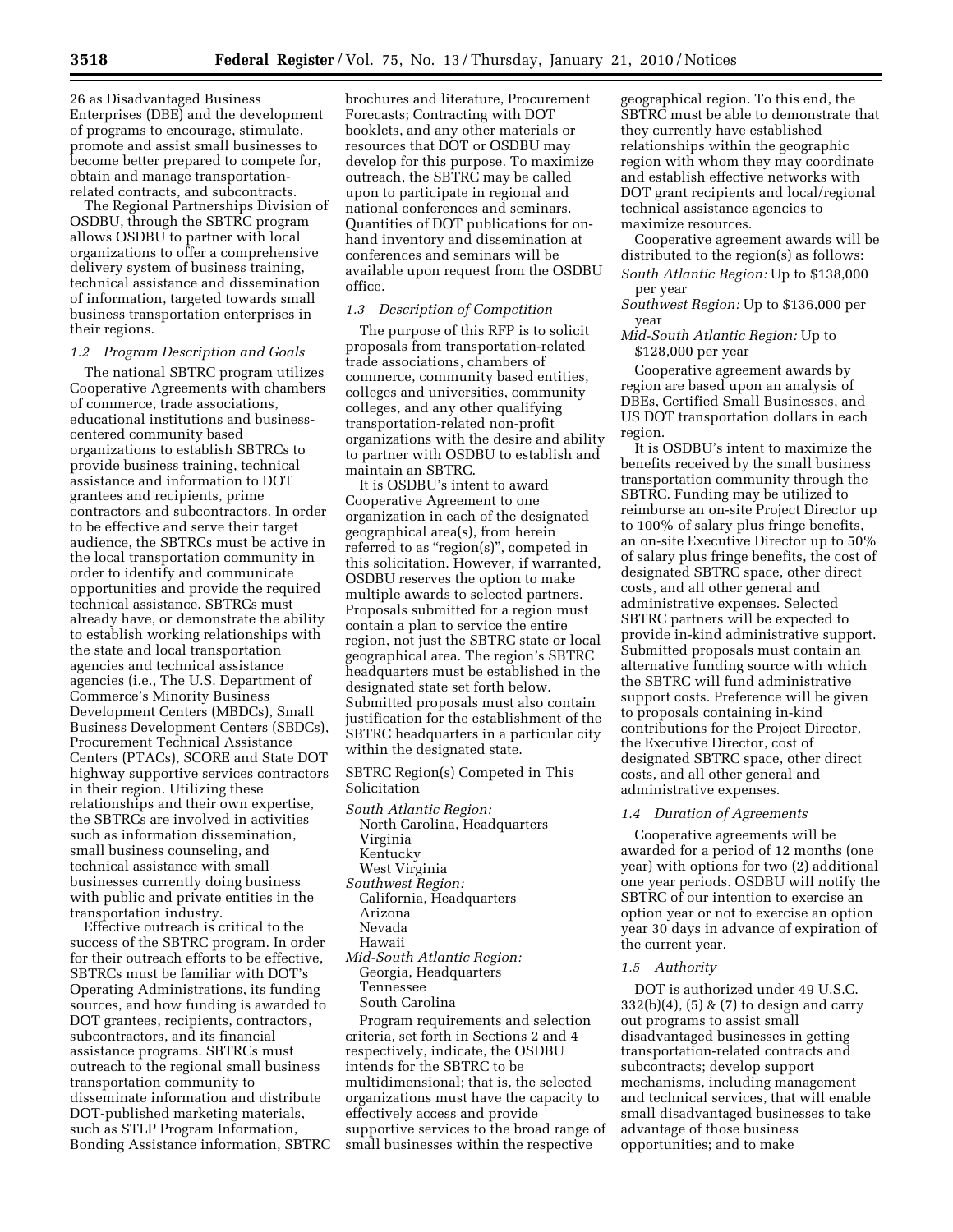arrangements to carry out the above purposes.

#### *1.6 Eligibility Requirements*

To be eligible, an organization must be an established, nonprofit, community-based organization, transportation-related trade association, chamber of commerce, college or university, community college, and any other qualifying transportation-related non-profit organization which has the documented experience and capacity necessary to successfully operate and administer a coordinated delivery system that provides access for small businesses to prepare and compete for transportation-related contracts.

In addition, to be eligible, the applicant organization must:

(A) Be an established 501 C(3) or 501 C(6) tax-exempt organization and provide documentation as verification. No application will be accepted without proof of tax-exempt status;

(B) Have at least one year of documented and continuous experience prior to the date of application in providing advocacy, outreach, and technical assistance to small businesses within the region in which proposed services will be provided. Prior performance providing services to the transportation community is preferable, but not required; and

(C) Have an office physically located within the proposed city in the designated headquarters state in the region for which they are submitting the proposal that is readily accessible to the public.

### **2. Program Requirements**

#### *2.1 Recipient Responsibilities*

(A) Assessments, Business Analyses

1. Conduct an assessment of small businesses in the SBTRC region to determine their training and technical assistance needs, and use information that is available at no cost to structure programs and services that will enable small business enterprises to become better prepared to compete for and receive transportation-related contract awards.

2. Contact other federal, state and local governmental agencies, such as the U.S. Small Business Administration, (SBA), state and local highway departments, state and local airport authorities, and transit authorities to identify relevant and current information that may support the assessment of the regional small business transportation community needs.

(B) General Management & Technical Training and Assistance

1. Utilize OSDBU's Intake Form to document each small business assisted by the SBTRC and type of service(s) provided. The completed form must be transmitted electronically to the SBTRC Program Manager on a monthly basis, accompanied by a narrative report on the activities and performance results for that period. The data gathered must be supportive by the narrative and must relate to the numerical data on the monthly reports.

2. Ensure that an array of information is made available for distribution to the small business transportation community that is designed to inform and educate the community on DOT/ OSDBU services and opportunities.

3. Coordinate efforts with OSDBU's National Information Clearinghouse in order to maintain an on-hand inventory of DOT/OSDBU informational materials for general dissemination and for distribution at transportation-related conferences and other events.

### (C) Business Counseling

1. Collaborate with agencies, such as the SBA, U.S. Department of Commerce's Minority Business Development Centers (MBDCs), Service Corps of Retired Executives (SCORE), Procurement Technical Assistance Centers (PTACs), and Small Business Development Centers (SBDCs), to offer a broad range of counseling services to transportation-related small business enterprises.

2. Create a technical assistance plan that will provide each counseled participant with the knowledge and skills necessary to improve the management of their own small business to expand their transportationrelated contracts and subcontracts portfolio.

3. Provide a minimum of 20 hours of individual or group counseling sessions to small businesses per month.

#### (D) Planning Committee

1. Establish a Regional Planning Committee consisting of at least 7 members that includes representatives from the regional community and federal, state, and local agencies. The highway, airport, and transit authorities for the SBTRC's headquarters state must have representation on the planning committee. This committee shall be established no later than 60 days after the execution of the Cooperative agreement between the OSDBU and the selected SBRTC.

2. Provide a forum for the federal, state, and local agencies to disseminate information about upcoming procurements.

3. Hold either monthly or quarterly meetings at a time and place agreed upon by SBTRC and planning committee members.

4. Use the initial session (teleconference call) by the SBTRC explain the mission of the committee and identify roles of the staff and the members of the group.

5. Responsibility for the agenda and direction of the Planning Committee should be handled by the SBTRC Executive Director or his/her designee.

(E) Outreach Services/Conference Participation

1. Utilize the services of the Central Contractor Registration (CCR) and other sources to construct a database of regional small businesses that currently or may participate in DOT direct and DOT funded transportation related contracts, and make this database available to OSDBU, upon request.

2. Utilize the database of regional transportation-related small businesses to match opportunities identified through the planning committee forum, FedBiz Opps, a web-based system for posting solicitations and other Federal procurement-related documents on the Internet, and other sources to eligible small businesses and contact the eligible small businesses about those opportunities.

3. Develop a ''targeted'' database of firms (100–150) that have the capacity and capabilities, and are ready, willing and able to participate in DOT contracts and subcontracts immediately. This control group will receive ample resources from the SBTRC, *i.e.,* access to working capital, bonding assistance, business counseling, management assistance and direct referrals to DOT agencies at the state and local levels, and to prime contractors as effective subcontractor firms.

4. Identify regional, state and local conferences where a significant number of small businesses, with transportation related capabilities, are expected to be in attendance. Maintain and submit a list of those events to the SBTRC Program Manager for review and for posting on the OSDBU Web site on a monthly basis. Include recommendations for OSDBU and/or SBTRC participation with the list.

5. Conduct outreach and disseminate information to small businesses at regional transportation-related conferences, seminars, and workshops. In the event that the SBTRC is requested to participate in an event, prior approval must be granted by the OSDBU prior to participation. Upon OSDBU approval,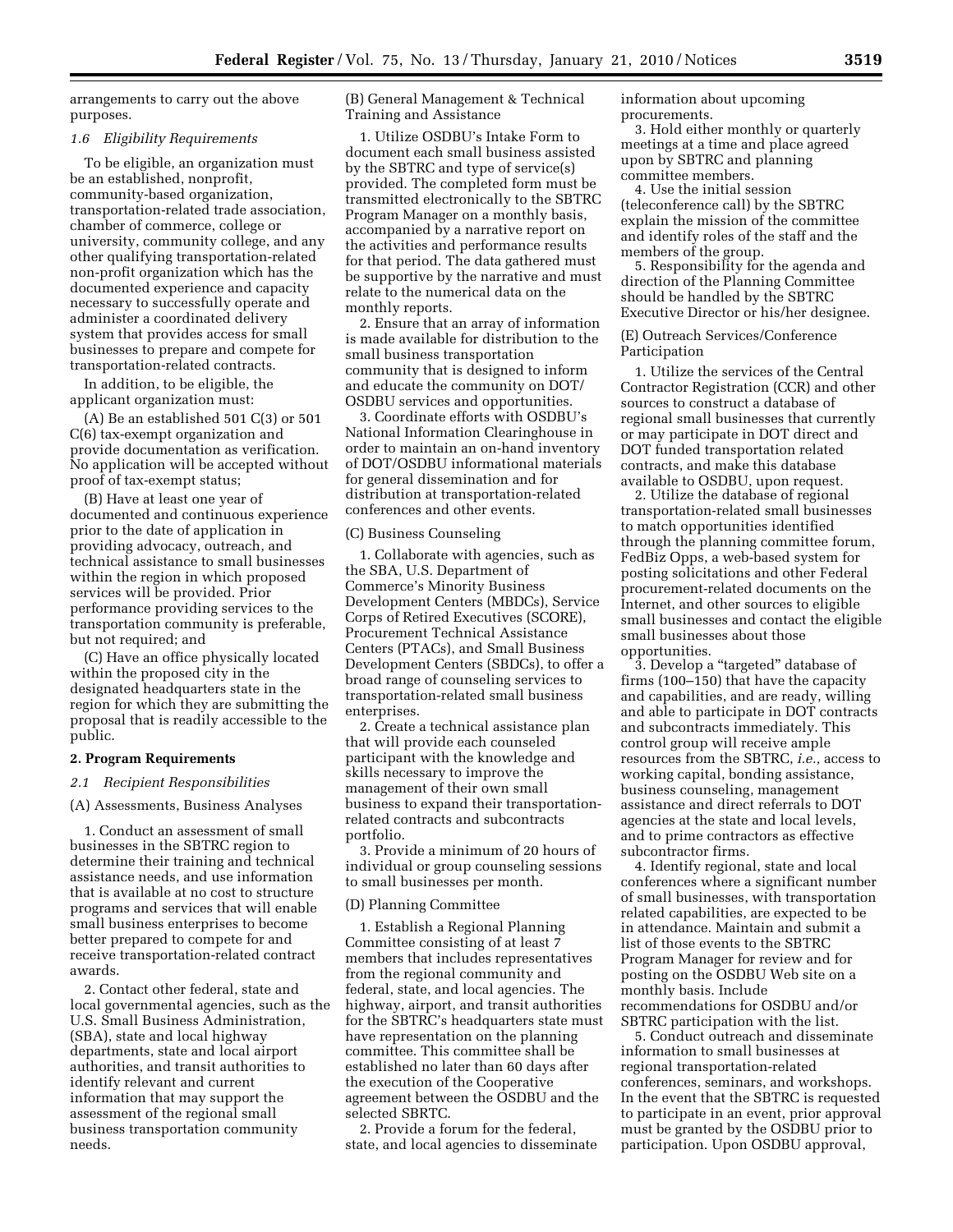the SBTRC will send DOT materials, the OSDBU banner and other information that is deemed necessary for the event.

6. Submit a conference summary report to OSDBU no later than 5 business days after participation in the event or conference. The conference summary report must summarize activities, contacts, outreach results, and recommendations for continued or discontinued participation in future similar events sponsored by that organization.

7. Upon approval by OSDBU, coordinate efforts with DOT's grantees and recipients at the state and/or local levels to sponsor or cosponsor an OSDBU transportation related conference in the region.

#### (F) Loan and Bond Assistance

1. Work with STLP participating banks and if not available, other lending institutions, to deliver a minimum of five (5) seminars/workshops per year on the STLP financial assistance program to the transportation-related small business community. The seminar/ workshop must cover the entire STLP process, from completion of STLP loan applications and preparation of the loan package to graduation from the STLP.

2. Provide direct support, technical support, and advocacy services to potential STLP applicants to increase the probability of STLP loan approval and generate a minimum of 5 approved STLP applications per year.

3. Work with local bond producers/ agents in your region to deliver a minimum of five (5) seminars/ workshops to DBEs on the DOT ARRA BAP and how the Reimbursable Fee Program works. A minimum of 10 DBE firms per workshop should participate.

4. Provide direct support, technical support, and advocacy services to potential Disadvantaged Business Enterprise American Reinvestment and Recovery Act of 2009 Bonding Assistance Reimbursable Fee Program (DBE ARRA BAP) applicants to increase the probability of reimbursement approval and generate a minimum of 5 approved DBE ARRA BAP applications until September 8, 2010 or until notice of cessation in the event the program is extended.

5. Provide direct support, technical support, and advocacy services to potential Provide direct support, technical support, and advocacy services to potential Bonding Assistance Program (BAP) applicants to increase the probability of guaranteed bond approval and generate a minimum of 5 approved BAP applications per year from inception of the BAP program.

(G) Furnish all labor, facilities and equipment to perform the services described in this announcement

# *2.2 Office of Small and Disadvantaged Business Utilization (OSDBU) Responsibilities*

(A) Provide consultation and technical assistance in planning, implementing and evaluating activities under this announcement.

(B) Provide orientation and training to the applicant organization.

(C) Monitor SBTRC activities, cooperative agreement compliance, and overall SBTRC performance.

(D) Assist SBTRC to develop or strengthen its relationships with federal, state, and local transportation authorities, other technical assistance organizations, and DOT grantees.

(E) Facilitate the exchange and transfer of successful program activities and information among all SBTRC regions.

(F) Provide the SBTRC with DOT/ OSDBU materials and other relevant transportation-related information for dissemination.

(G) Maintain effective communication with the SBTRC and inform them of transportation news and contracting opportunities to share with small businesses in their region.

(H) Provide all required forms to be used by the SBTRC for reporting purposes under the program.

(I) Perform an annual performance evaluation of the SBTRC. Satisfactory performance is a condition of continued participation of the organization as an SBTRC and execution of all option years.

#### **3. Submission of Proposals**

### *3.1 Format for Proposals*

Each proposal must be submitted to DOT's OSDBU in the format set forth in the application form attached as Appendix A to this announcement.

### *3.2 Address; Number of Copies; Deadlines for Submission*

Any eligible organization, as defined in Section 1.6 of this announcement, will submit only one proposal per region for consideration by OSDBU. Eligible organizations may submit proposals for multiple regions.

Applications must be double spaced, and printed in a font size not smaller than 12 points. Applications will not exceed 35 single-sided pages, not including any requested attachments.

All pages should be numbered at the top of each page. All documentation, attachments, or other information pertinent to the application must be included in a single submission.

Grant application packages must be submitted electronically to OSDBU at *SBTRC@dot.gov.* The applicant is advised to turn on request delivery receipt notification for email submissions.

Proposals must be received by DOT/ OSDBU no later than February 16, 2010 5 p.m., EST.

# **4. Selection Criteria**

# *4.1 General Criteria*

OSDBU will award the cooperative agreement on a best value basis, using the following criteria to rate and rank applications:

Applications will be evaluated using a point system (maximum number of  $points = 100);$ 

- Approach and strategy (25 points)
- Linkages (25 points)
- Organizational Capability (25 points)
- Staff Capabilities and Experience (15 points)
- Cost Proposal (10 points)

(A) Approach and Strategy (25 Points)

The applicant must describe their strategy to achieve the overall mission of the SBTRC as described in this solicitation and service the small business community in their entire geographic regional area. The applicant must also describe how the specific activities outlined in Section 2.1 will be implemented and executed in the organization's regional area. OSDBU will consider the extent to which the proposed objectives are specific, measurable, time-specific, and consistent with OSDBU goals and the applicant organization's overall mission. OSDBU will give priority consideration to applicants that demonstrate innovation and creativity in their approach to assist small businesses to become successful transportation contractors and increase their ability to access DOT contracting opportunities and financial assistance programs. Applicants must also submit the estimated direct costs, other than labor, to execute their proposed strategy. OSDBU will consider the quality of the applicant's plan for conducting program activities and the likelihood that the proposed methods will be successful in achieving proposed objectives at the proposed cost.

#### (B) Linkages (25 Points)

The applicant must describe their established relationships within their geographic region and demonstrate their ability to coordinate and establish effective networks with DOT grant recipients and local/regional technical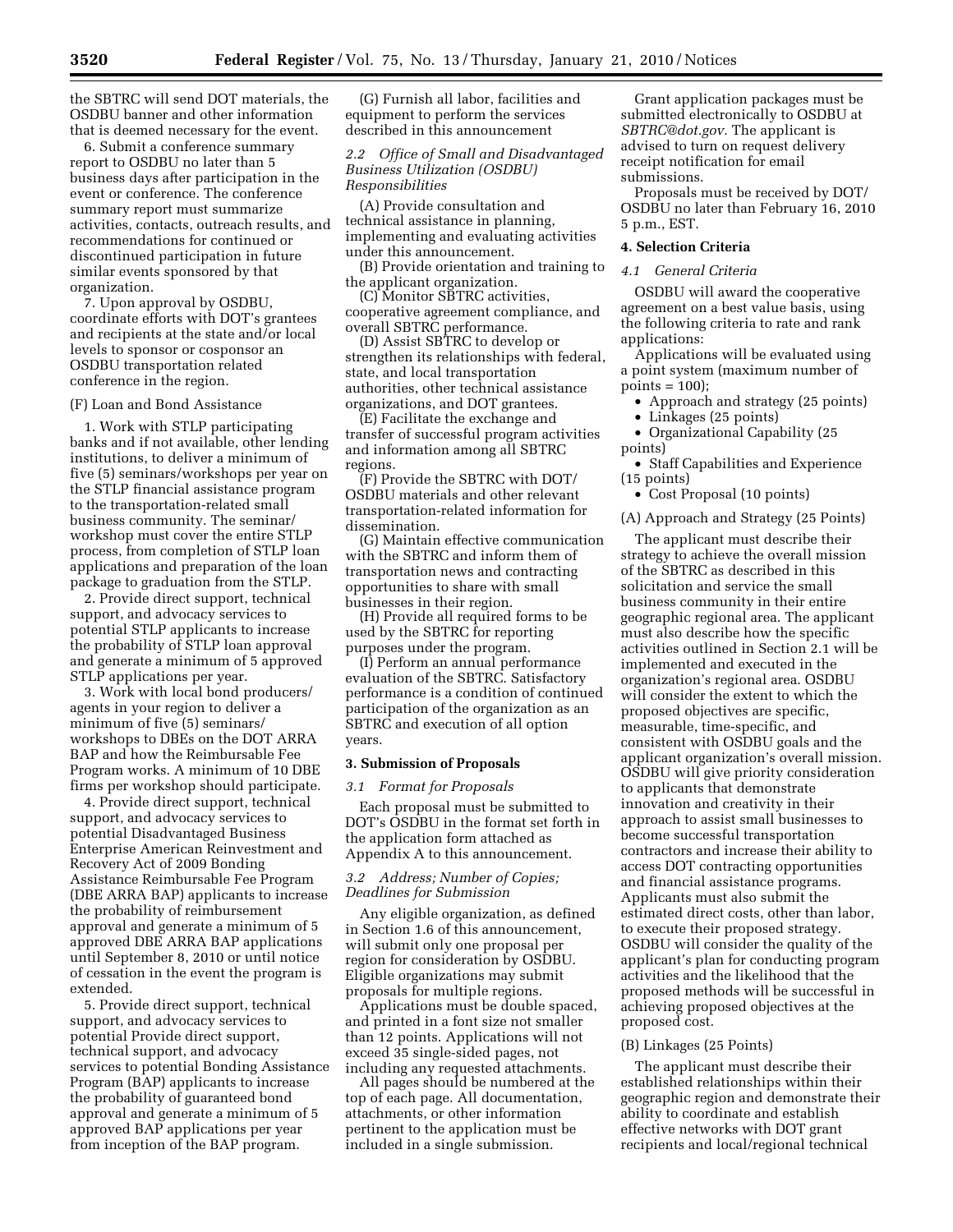assistance agencies to maximize resources. OSDBU will consider innovative aspects of the applicant's approach and strategy to build upon their existing relationships and established networks with existing resources in their geographical area. The applicant should describe their strategy to obtain support and collaboration on SBTRC activities from DOT grantees and recipients, transportation prime contractors and subcontractors, the SBA, U.S. Department of Commerce's Minority Business Development Centers (MBDCs), Service Corps of Retired Executives (SCORE), Procurement Technical Assistance Centers (PTACs), Small Business Development Centers (SBDCs), State DOTs, and State highway supportive services contractors. In rating this factor, OSDBU will consider the extent to which the applicant demonstrates ability to be multidimensional. The applicant must demonstrate that they have the ability to access a broad range of supportive services to effectively serve a broad range of transportation-related small businesses within their respective geographical region. Emphasis will also be placed on the extent to which the applicant identifies a clear outreach strategy related to identified needs that can be successfully carried out within the period of this agreement and a plan for involving the Planning Committee in the execution of that strategy.

### (C) Organizational Capability (25 Points)

The applicant must demonstrate that they have the organizational capability to meet the program requirements set forth in Section 2. The applicant organization must have sufficient resources and past performance experience to successfully outreach to the small business transportation resources in their geographical area and carry out the mission of the SBTRC. In rating this factor, OSDBU will consider the extent to which the applicant's organization has recent, relevant and successful experience in advocating for and addressing the needs of small businesses. Applicants will be given points for demonstrated past transportation-related performance. The applicant must also describe technical and administrative resources it plans to use in achieving proposed objectives. In their description, the applicant must describe their facilities, computer and technical facilities, ability to tap into volunteer staff time, and a plan for sufficient matching alternative financial resources to fund the general and administrative costs of the SBTRC. The applicant must also describe their administrative and financial

management staff. OSDBU will place an emphasis on capabilities of the applicant's financial management staff.

(D) Staff Capability and Experience (15 Points)

The applicant organization must provide a list of proposed personnel for the project, with salaries, fringe benefit burden factors, educational levels and previous experience clearly delineated. The applicant's project team must be well-qualified, knowledgeable, and able to effectively serve the diverse and broad range of small businesses in their geographical region. The Executive Director and the Project Director shall be deemed key personnel. Detailed resumes must be submitted for all proposed key personnel and outside consultants and subcontractors. Proposed key personnel must have detailed demonstrated experience providing services similar in scope and nature to the proposed effort. The proposed Project Director will serve as the responsible individual for the program. 100% of the Project Director's time must be dedicated to the SBTRC. Both the Executive Director and the Project Director must be located on-site. In this element, OSDBU will consider the extent to which the applicant's proposed Staffing Plan; (a) clearly meets the education and experience requirements to accomplish the objectives of the cooperative agreement; (b) delineates staff responsibilities and accountability for all work required and; (c) presents a clear and feasible ability to execute the applicant's proposed approach and strategy.

### (E) Cost Proposal (10 Points)

Applicants must submit the total proposed cost of establishing and administering the SBTRC in the applicant's geographical region for a 12 month period, inclusive of costs funded through alternative matching resources. The applicant's budget must be adequate to support the proposed strategy and costs must be reasonable in relation to project objectives. The portion of the submitted budget funded by OSDBU can not exceed the ceiling outlined in Section 1.3 Description of Competition per fiscal year. Applicants are encouraged to provide in-kind costs and other innovative cost approaches.

#### *4.2 Scoring of Applications*

A review panel will score each application based upon the evaluation criteria listed above. Points will be given for each evaluation criteria category, not to exceed the maximum number of points allowed for each category. Proposals which are deemed

non-responsive, do not meet the established criteria, or incomplete at the time of submission will be disqualified.

OSDBU will perform a responsibility determination of the prospective winning recipient in each region, which may include a site visit, before awarding the cooperative agreement.

#### *4.3 Conflicts of Interest*

Applicants must submit a certified statement by key personnel and all organization principals indicating that they, or members of their immediate families, do not have a personal, business or financial interest in any DOT-funded transportation projects, nor any relationships with local or state transportation agencies that may have the appearance of a conflict of interest.

# **Appendix A—Format for Proposals for the Department of Transportation Office of Small and Disadvantaged Business Utilization's Small Business Transportation Resource Center (SBTRC) Program**

Submitted proposals for the DOT, Office of Small and Disadvantaged Business Utilization's Small Business Transportation Resource Center Program must contain the following 12 sections and be organized in the following order:

1. *Table of Contents:* 

Identify all parts, sections and attachments of the application.

2. *Application Summary:* 

Provide a *summary overview* of the following:

• The applicant's proposed SBTRC region and city and key elements of the plan of action/strategy to achieve the SBTRC objectives.

• The applicant's relevant organizational experience and capabilities.

3. *Understanding of the Work:* 

Provide a narrative which contains specific project information as follows:

• The applicant will describe its understanding of the OSDBU's SBTRC program mission and the role of the applicant's proposed SBTRC in advancing the program goals.

• The applicant will describe specific outreach needs of transportation-related small businesses in the applicant's region and how the SBTRC will address the identified needs.

4. *Approach and Strategy:* 

• Describe the applicant's plan of action/ strategy for conducting the program in terms of the tasks to be performed.

• Describe the specific services or activities to be performed and how these services/activities will be implemented.

• Describe innovative and creative approaches to assist small businesses to become successful transportation contractors and increase their ability to access DOT contracting opportunities and financial assistance programs.

• Estimated direct costs, other than labor, to execute the proposed strategy.